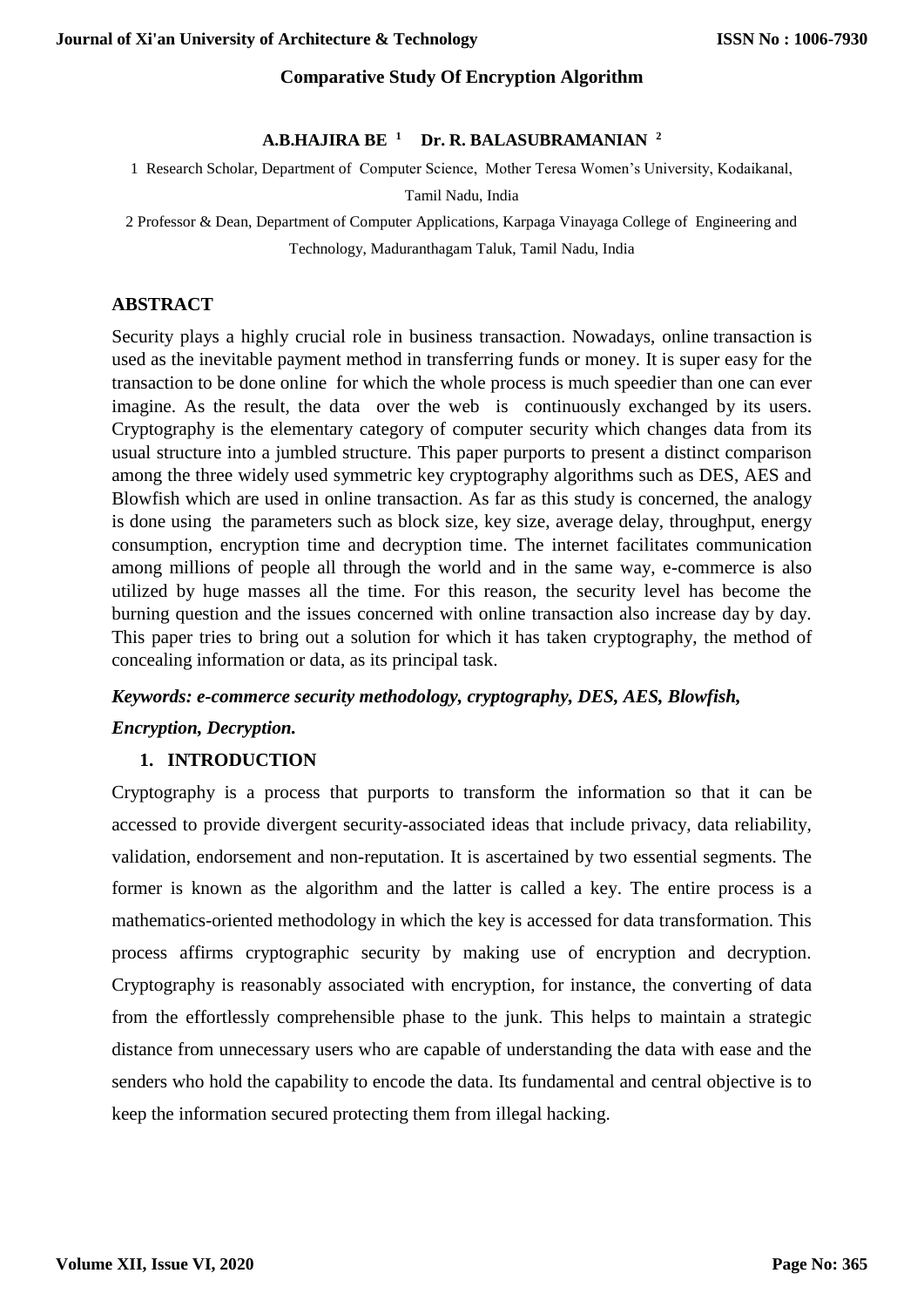## **2. THE BASELINE STUDY**

## *Algorithms for analogy:*

## **Data Encryption Standard :**

It was the principal encryption standard. It utilizes a 56 bit key, and 64 bit input block into a 64 bit output block. The key in fact resembles a 64 bit capacity; however one bit in each 8 octets is utilized for uneven equality on every octet. Numerous assaults and techniques have been reported so far which are marked as the shortcomings of DES.

## **Advanced Encryption Standard:**

Advanced Encryption Standard is also known as the Rijndael algorithm. It is a symmetric block cipher which can move speedily in information blocks of 128 bits and make use of symmetric keys 128, 192, or 256. AES is recognized with the replacement of the DES. Brute force attack is the prominently successful assault known against this algorithm.

## **BLOW FISH:**

The next one is Blowfish which is a symmetric block cipher that is successfully accessed with a view to getting encryption and the security of data. It takes a uneven length key which is approximately computed between 32 bits and 448 bits, transforming it to be fit for authenticating data. Blowfish was structured and designed in 1993 by Bruce Schneier as a speedy, free alternative to existing encryption algorithms. Blowfish is unpatented and permitted to be utilized for free for all its users. Although there is an issue that it experiences weak keys, no attack is still provenn to be effectual against it (Bruce, 1996) (Nadeem, 2005)

# **1.2 OBJECTIVES:**

The objectives of this paper are cited below as it follows:

a) Upgrade a secure and effective payment transaction in order to avoid fraudulent activity.

c) Expand undefeated and successful information retrieval in e-commerce.

d) Reduce the encryption time, decryption time, average delay, energy consumption with a view to making transaction safer when compared with the present methodologies in online transaction.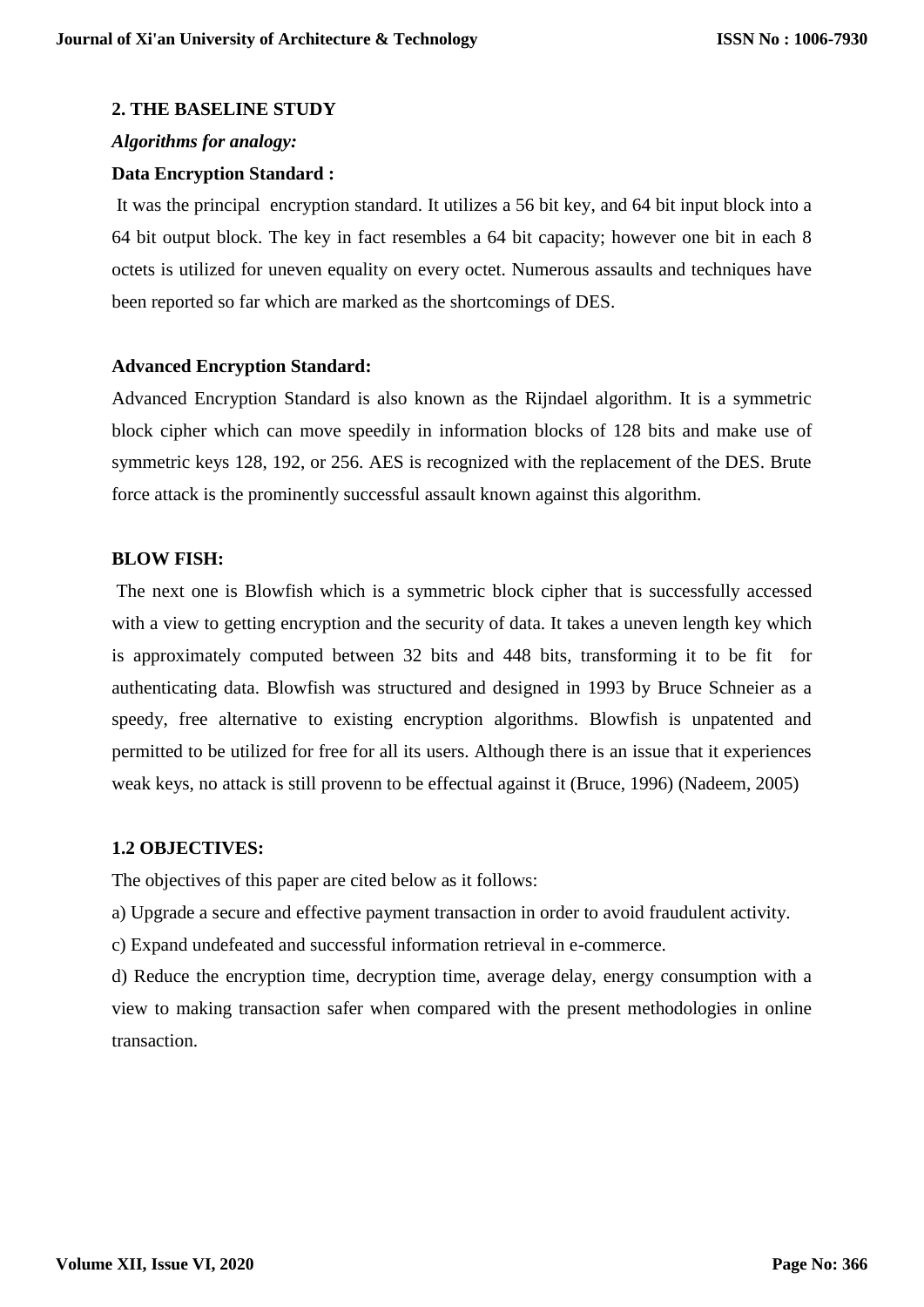# **1.2 KEY SIZE AND ENCRYPTION SYSTEM**

In terms of cryptography, a Key is a numeric or alpha numeric content with an inquisitive character. Key size or key length is the quantity of bits in a key utilized by a cryptographic algorithm. Key length stands for the upper-bound on an algorithm's security. It stands the test of time and the intense scrutiny. This is mentioned because the safety of all algorithms may be mishandled by brutal force assaults. Most importantly, the key length concurs with the lower-bound on an algorithm's security. The key is utilized as the encryption which occurs on the simple text whereas the term of decoding works on the cipher text. The selection of key in cryptography is the most essential as the protection of encryption algorithm is having its foundation on it. The distinguishing feature of the encryption algorithm is sustained by the secret of the key, length of the key, the initialization vector, and how they all work together. When the key size is enlarged it develops security which in turn makes comprehensive key searching harder.

## **II. DESCRIPTIONS**

## **2.1. DES**

Data security is one of the significant disadvantages of DES. Essentially DES utilizes one 64-bit key with 64-bits chunk, out of 64-bits key, 56-bits are accessed to choose the accurate cryptography modification, and the remaining 8 bits are used for problem detection. As far as DES is concerned, there are overall 16 rounds to carry out their activities; the primary assignment in each round is permutation and substitution. The result of DES encryption is 64-bit cipher content. DES can simply be broken by brutal forces. In the beginning, DES was recognized as the standard algorithm with well-built security. Nevertheless, after some period of time, Brute power assault damaged DES. Subsequently, DES is reliably not a protected encryption algorithm.

## **2.2. AES**

AES is a block cipher model that comprises 128 bits block length. It permits three different key lengths: 128, 192, or 256. Encryption comprises 10 rounds of 128-bit key processing, 12 rounds of 192-bit keys processing and 14 rounds of 256-bit keys processing. Every round of proceeding holds one single-byte support on substitution step, a row-wise permutation step, a column-wise mixing step, and the addition of the round key. The tiniest size of AES block is 128 bits. The original Rijndael cipher is competent of functioning with any block size which can proliferate with 32 as long as it goes beyond 128. The state array for the dissimilar block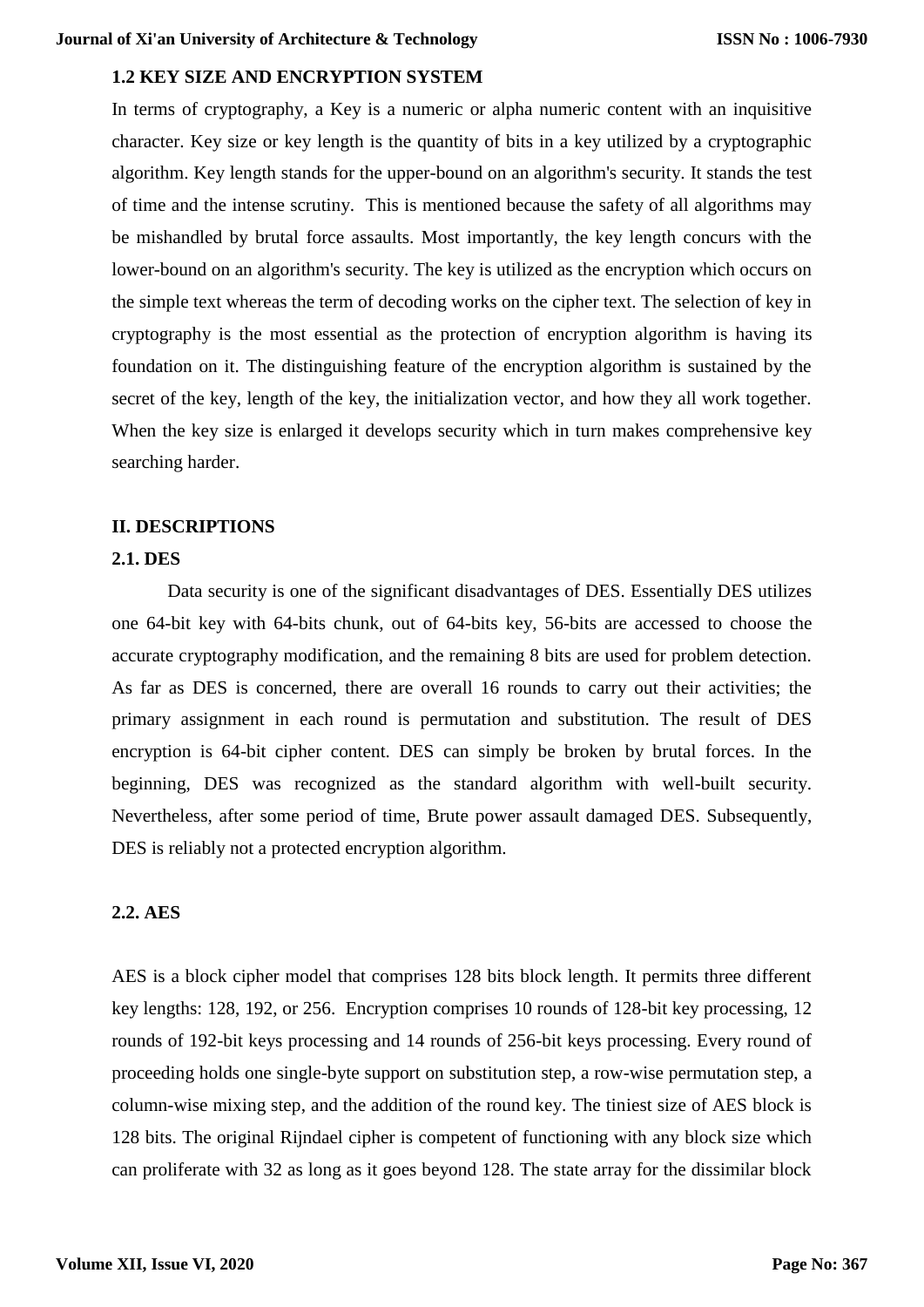sizes still has merely four rows in the Rijndael cipher although the number of columns is sustained by the size of the block

### **2.3. BF (Blow Fish)**

BF (Blow Fish) examined by Sahu et al. (2014) incorporates 64-bit chunk which is accessed as a conqueror of the Data Encryption Standard (DES) algorithm. It keeps the changeable key length range from 32-448 bits and most apparently 128-bits. Blowfish has variations of 14 rounds. Its mechanism is open source which is overtly accessible for internet utilities. Blowfish can by all means function up to 448-bits length which has in fact constrained the encryption time.

#### **3. KEY LENGTH COMPARISON**

### **3.1 DES:**

Data protection is the most significant disadvantage of DES. The DES does not give strong protection due to its key length of 56 bits. DES might fully break by brute force assault. At first DES was acknowledged as the standard algorithm with strong protection however after some of the time Brute power assault cracked DES. Consequently, DES is certifiably not a secured encryptions algorithm.

DES makes use of 64 bits plaintext blocks with a key length of 56 bits. DES utilizes the 8 bits as equality bit for fault identification. DES break ups the blocks into two parts, applies 16 rounds of handling to encrypt the information. Function f includes 4 phases as development, key blending, substitution and permutation. Protection in DES is the major concern because of the 56 bit key length.

### **3.2 AES:**

AES provides high security as a result of utilizing variable length key for example 128 bits. In addition to thid, AES is a block cipher technique dependent on Feistel network, which uses 128 bits block size and unstable key length of 128, 192 and 256 bits. Based on the key length the number of rounds performed for cryptography varies between 10, 12, or 14 rounds. Every AES round executes key development, Substitute bytes, Shift rows, Mix columns and Add-round key. AES gives a high data protection. Different kinds of assault attempt to split AES like Square assault, key assault, differential assault and enhanced square assault. However none of them is possible to break this technique. Thus, AES is an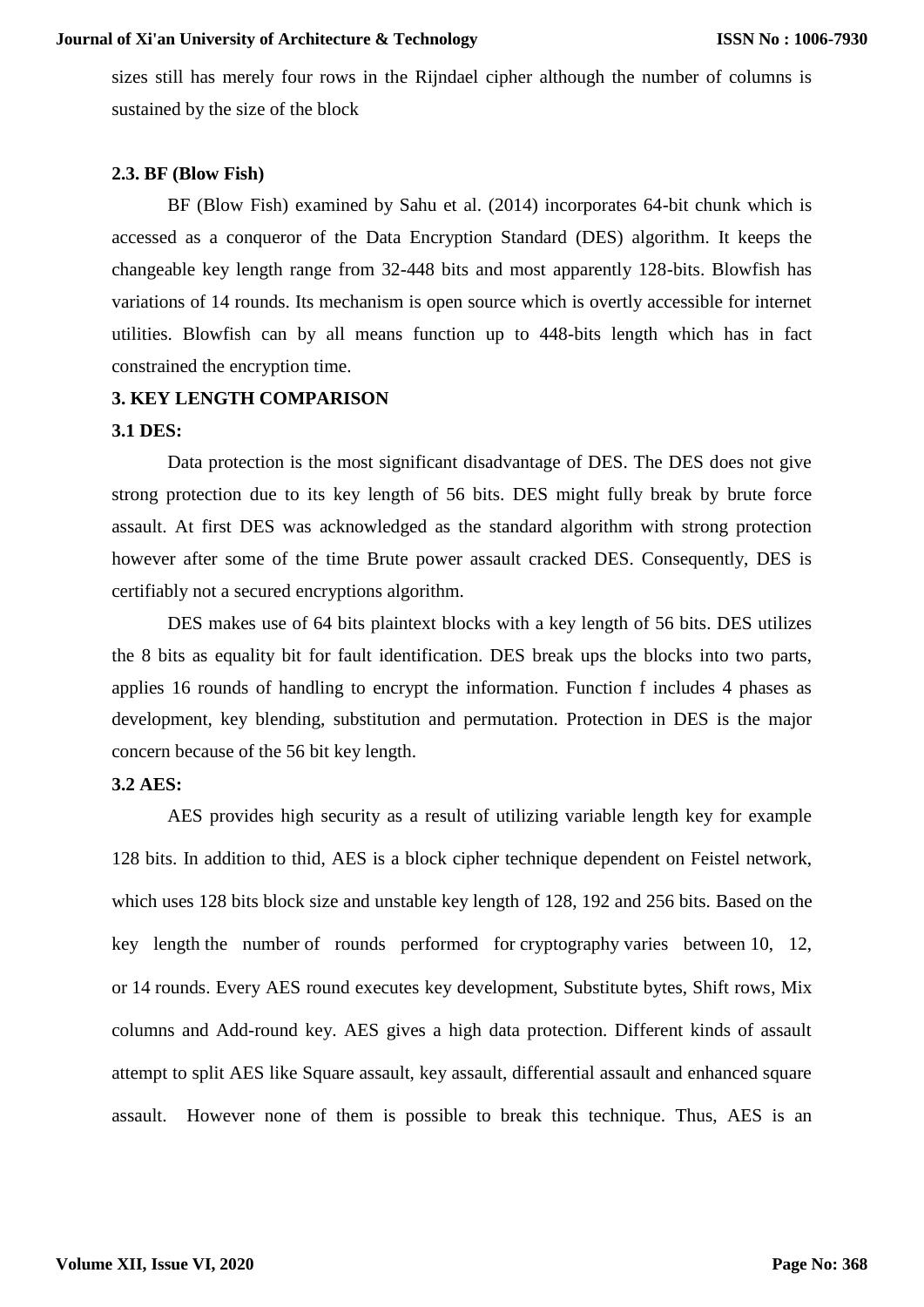extremely protected encryption method. AES can also protect information against future assault.

## **3.3 BLOWFISH:**

Blowfish is a block encryption technique which utilizes a 64 bit block and key size extents from 32-448 bits. Blowfish has a high protection level since it utilizes inconsistent length key of 448 bits. Blowfish is a protected method against differential key assaults, since every bit of the master key includes various round key which is independent. Blowfish performs 16 processing rounds [1] , [7]. Key development and Data Encryption are the two necessary operations performed by this method. Substitution boxes are independent of the keys. Blowfish required extra processing time due to varying key length. The time consuming sub-key generation process builds the complication for a brute-force assault. It gives long period information security without any known backdoor vulnerability. Dependability of Blowfish is damage because of the utilization of expansive number of weak keys. The initial 4 rounds of process are presented to second request of differential assaults.

Analyze the block size, key size and round to the symmetric algorithms DES, AES, and Blowfish. The blowfish methodology is outstanding than the trade strategies. If it is analysed and compared with other strategies, the blowfish algorithm is safer and faster. It lessens the execution time and it offers greater invulnerability. Above all, it ingests much less memory utilization when likened to some other methodologies.

| <b>Algorithm</b> | <b>Key Size(in</b><br>bits) | <b>Block</b><br>Size(in<br>bits) | Round    | <b>Structure</b> | <b>Feature</b>            |  |
|------------------|-----------------------------|----------------------------------|----------|------------------|---------------------------|--|
| <b>DES</b>       | 64                          | 64                               | 16       | Feistel          | Not structure, Enough     |  |
| <b>AES</b>       | 128,192,                    | 128                              | 10,12,14 | Substitution,    | Replacement for DES,      |  |
|                  | 256                         |                                  |          | Permutation      | Excellent                 |  |
|                  |                             |                                  |          |                  | security                  |  |
| <b>Blow Fish</b> | 32-448                      | 64                               | 16       | Feistel          | <b>Excellent security</b> |  |

**Table 1: Key Length Comparison**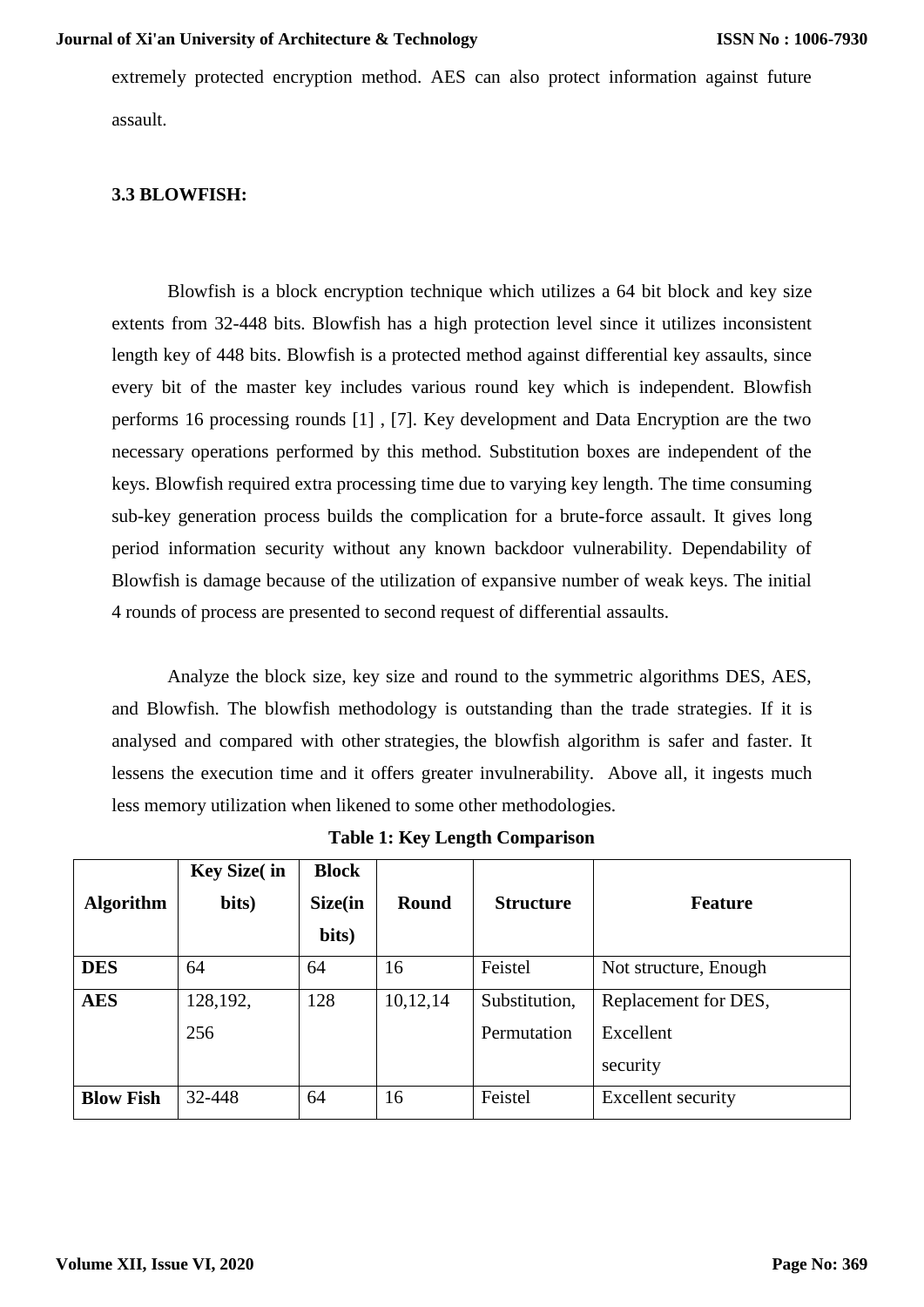Table.1 interprets the blowfish technique that offers implausible insurance plans to examine symmetric algorithms, for instance, DES and AES. Figure 3.6 displays the analogy between key size and block size.



**Figure: 1 Key size and block size comparison**

## **DES:**

It is 64 bits key size with 64 bits block size. In some specific cases, there are a very few assaults which are acknowledged to be the negative aspects of DES.

## **Algorithm**:

```
Function DES Encrypts (D, E) where M = (L, R)D \leftarrow IP(D)For round ←1 to 16 do
        E_i \leftarrow SI (E, round)
        L \leftarrow L xor F(R, Ei)swap(L, R)end
        swap(L, R) ← IP^{-1}(D)return D End
```
## **AES:**

In general, AES is the new kind of encryption recommended by NIST to mend DES. The Brute force assault is the leading lucrative assault known against it, in which the attacker tries to check each and every characters and mixes to open the encryption. Both AES and DES are block ciphers. AES have key length of 128, 192, or 256 bits, by means of default 256. This encodes information blocks of 128 bits in 10, 12 and 14 round based completely on the key size. AES encryption is quick and elastic. It may especially fine be executed on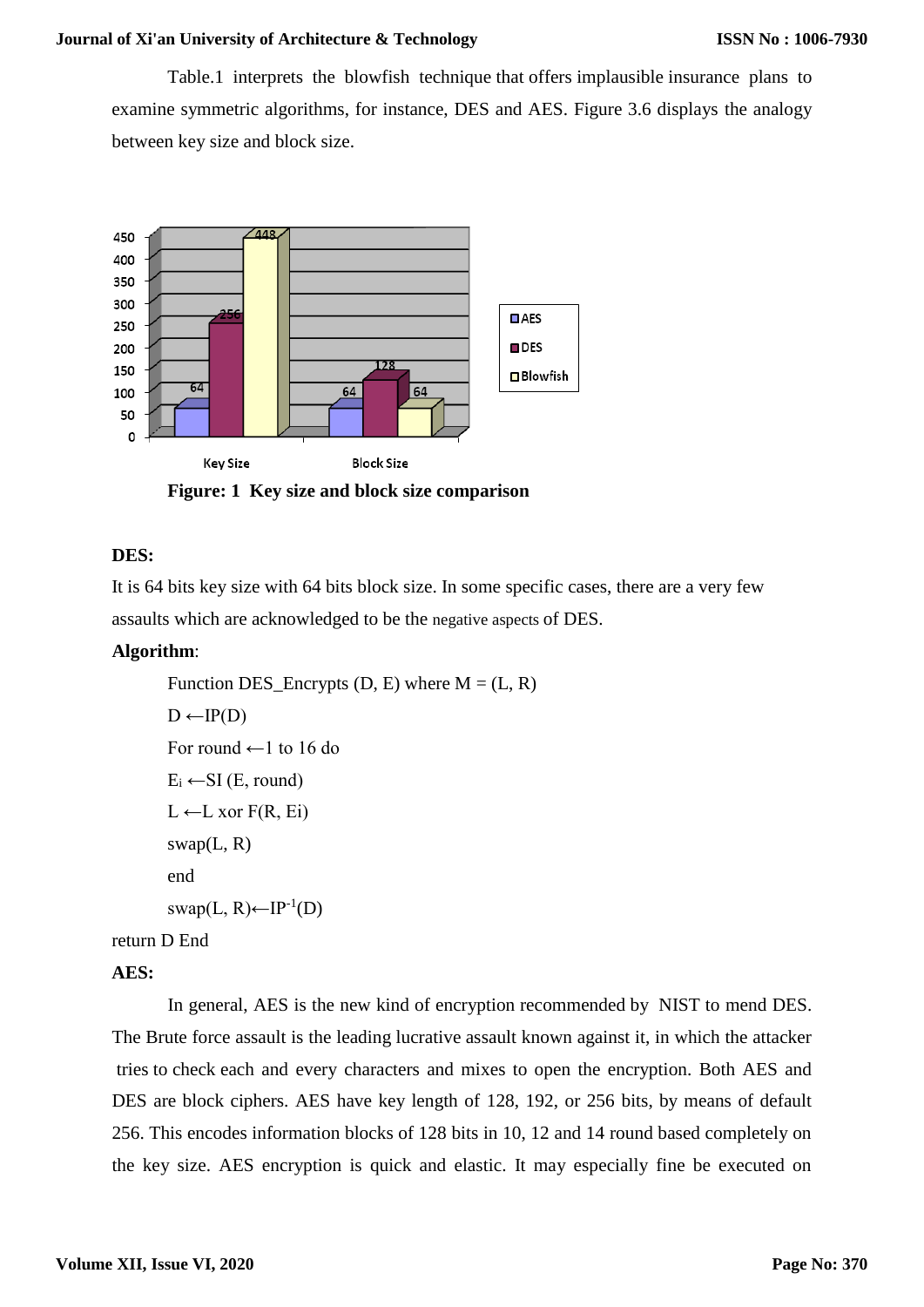exceptional structures mainly in tiny devices. AES has been suspiciously observed for some protection purposes.

# **Algorithm**

```
Ciphers(byte[] input, byte[] output) 
{
byte[4,4] State;
copy inputs[] into states[] 
AddRoundKeys for (rounds = 1; rounds < Nr-1; ++rounds)
{
SubBytesShiftRowsMixColumnsAddRoundKeys
}
SubBytesShiftRowsAddRoundKeys
Copy states[] to outputs[]
}
```
# **Blow Fish:**

Divergent tests and research established their outcome that Blowfish algorithm is beneficial and it is also thoroughly worthy in terms of time consumption. Blowfish is, on the whole, a largely fulfilling and an exceptional algorithm in throughput and strength utilization.

A variety of evaluations and search for an intense scrutiny demonstrated the occurrence of blowfish approach over a variety of techniques to the extent the managing time. Blowfish is larger than a number strategies in throughput.

# **Algorithm:**

Divide x1 into two 32-bit halve:  $x_{LL}$ ,  $x_{RR}$  for  $j = 1$  to 16:

```
x_{LL}= x_{LL} XOR P1<sub>j</sub>
x_{RR}= F1(x_{LL}) XOR x_{RR}swap x_{LL} and x_{RR}next j
swap x_{LL} and x_{RR} (undo the last swap step)
x_{RR} = x_{RR} XOR P1_{17}xLL= xLLXOR P118
Recombine into x_L and x_{RR}
```
From this table 1, it sums up that the blow fish technique is safer to analyze other symmetric key algorithms. It brings about valuable results within very less processing time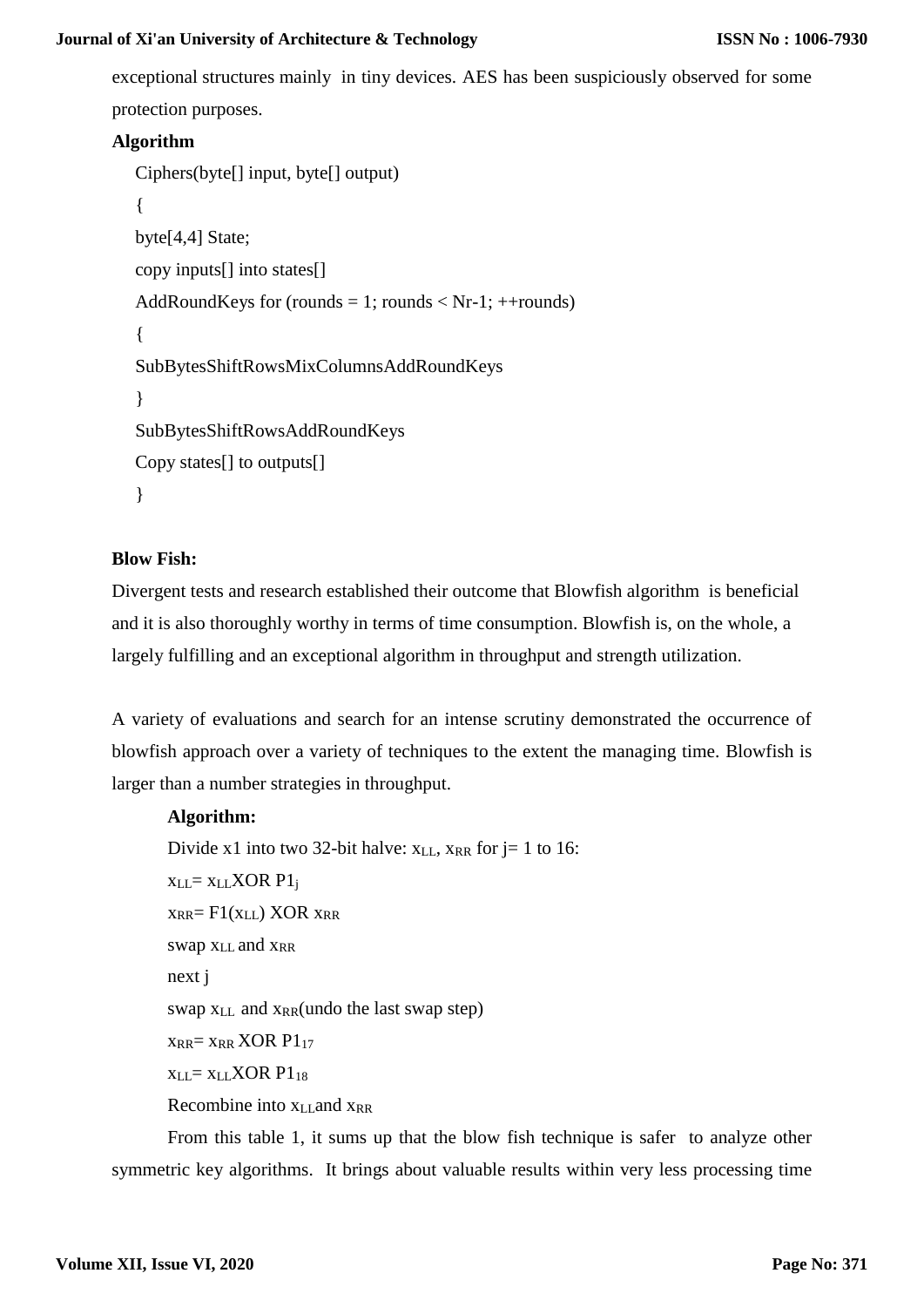and rounds. While boosting the key size of blowfish method 128 to 448, it becomes more protective to the messaging. It ensures high end information protection at the time of communications over some risky medium.

The DES, AES and Blowfish secure payment in economic and transactional process. It also incorporates proposed methodology for minimizing the average delay, encryption time, energy consumption, decryption time and getting better throughput as shown in Table 2.It is wholly understood that blowfish is doing its best on every specific restraint and functions veraciously within the parameters that are pertinent.

# **Table 2 Average Delay, Throughput, Energy Consumption, Encryption Time, Decryption Time for E-Commerce**

| <b>Algorithm</b> | Average   | <b>Throughput</b> | <b>Energy</b>      | <b>Encryption</b> | <b>Decryption</b> |
|------------------|-----------|-------------------|--------------------|-------------------|-------------------|
|                  | Delay (s) | (Kbps)            | <b>Consumption</b> | Time(s)           | Time (s)          |
|                  |           |                   | (Joules)           |                   |                   |
| <b>DES</b>       | 48.7766   | 28.13             | 83.087             | 0.434             | 0.451             |
| <b>AES</b>       | 49.1367   | 5.27              | 72.087             | 0.314             | 0.321             |
| <b>BF</b>        | 48.7349   | 35.2              | 85.544             | 0.262             | 0.253             |

Figure 2 represents the average hold-up in milliseconds and the future algorithm blowfish is likened to the extant algorithms -DES and AES.



# **Figure: 2 Average Delay of E-Commerce**

Figure 3 pinpoints the throughput in kbps, and the BF algorithm is compared to subsisting algorithms such as DES and AES.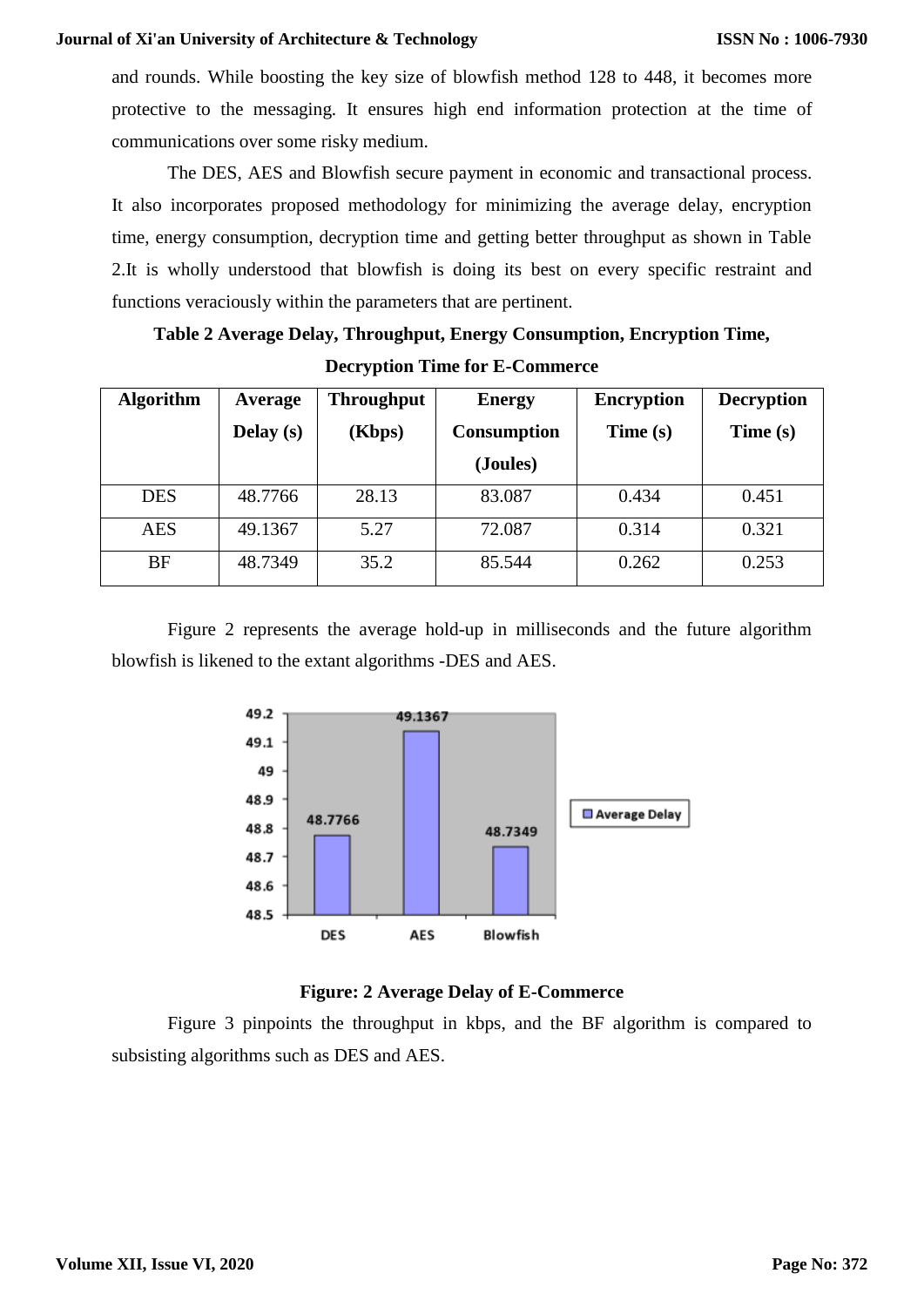



Figure 4 refers to the energy consumption in joules, and BF algorithm is computed to existing algorithms such as DES and AES.



**Figure: 4 Energy Consumption of E-Commerce**

Figure 5 illustrates the encryption and decryption time in milliseconds, and the BF algorithm is estimated. Figure 5 notes the dissimilarities between BF and the subsisting algorithms such as DES and AES.

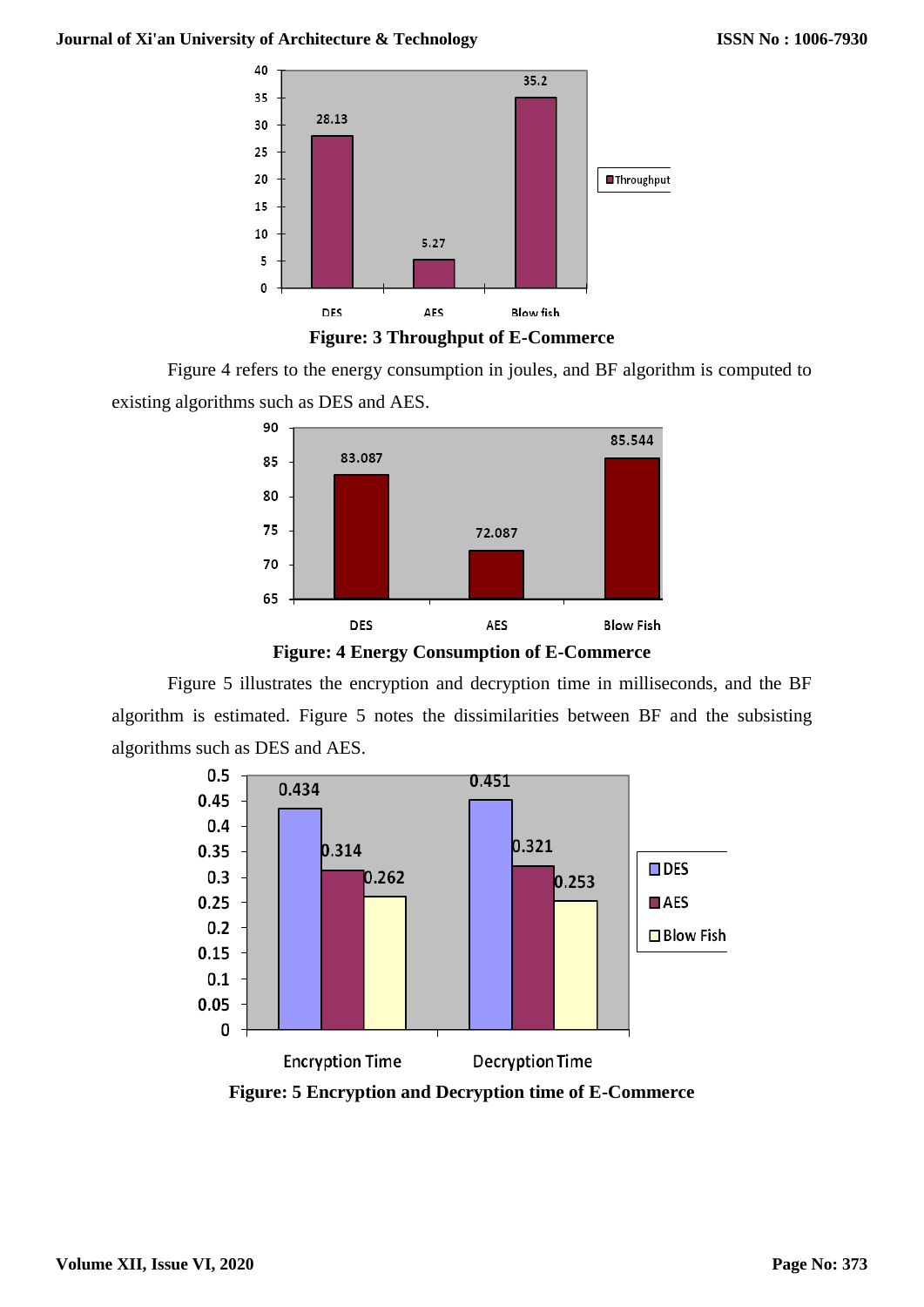As experimented from Figure 1 to 5, the proposed technique is valued based on average delay, throughput, encryption time, energy consumption and decryption time. Blow fish is computed with DES and AES methodologies valuing the factors like average delay, throughput, encryption time, energy consumption, and decryption time. AES is the challenger in close proximity which endows with the data confidentiality and integrity. It aims to lessen key complexities, however it's security is not trustworthy many a time. BF augments the protection of the safe and successful payment transactions and by the way, it prevents fraudulent happenings. Blow BF 0.40 AD, 2.45 EC, 0.52 ET, and 0.68 DT qualify 7.02% throughput. To sum up, this paper standardizes the fact that the Blowfish methodology is the best algorithm.

#### **Conclusion**

This research paper has clearly dealt with the cryptography algorithms. The model is interpreted through the developer's compliance with standards and rules. It gives the detailed analogy of the key length and the analytical view of the cryptography methods in real-time applications. Blow fish algorithm is proven to be the well-built security because of its key size. Likewise, when it is compared with the other symmetric key algorithms, it consumes less processing time and rounds. To put it in a nutshell, Blow Fish can be called the numero uno method as it tremendously helps solve the increasing security-associated problems in online transaction.

#### **REFERENCES**

[1] A. Nath, S. Ghosh and M. A. Mallik, "Symmetric key Cryptography using Random Key Generator", Proceedings of International conference on Security and Management, , Las Vegas ,USA, Vol. 2, pp.239-244, 12-15 July, 2010.

[2] "Advanced Encryption Standard", http://en.wikipedia.org/wiki/Advanced\_Encryption\_ Standard". (accessed on November 8, 2015).

[3] AL. Jeeva, V. Palanisamy and K. Kanagaram, "Comparative Analysis of Performance Efficiency and Security Measures of Some Encryption Algorithms", Proceedings of International Journal of Engineering Research and Applications, Vol. 2, pp.3033-3037, May-Jun 2012.

[4] Mr. Mukta Sharma and Mr. Moradabad R. B. "Comparative Analysis of Block Key Encryption Algorithms"International Journal of Computer Applications (0975 – 8887) Volume 145 – No.7, July 2016